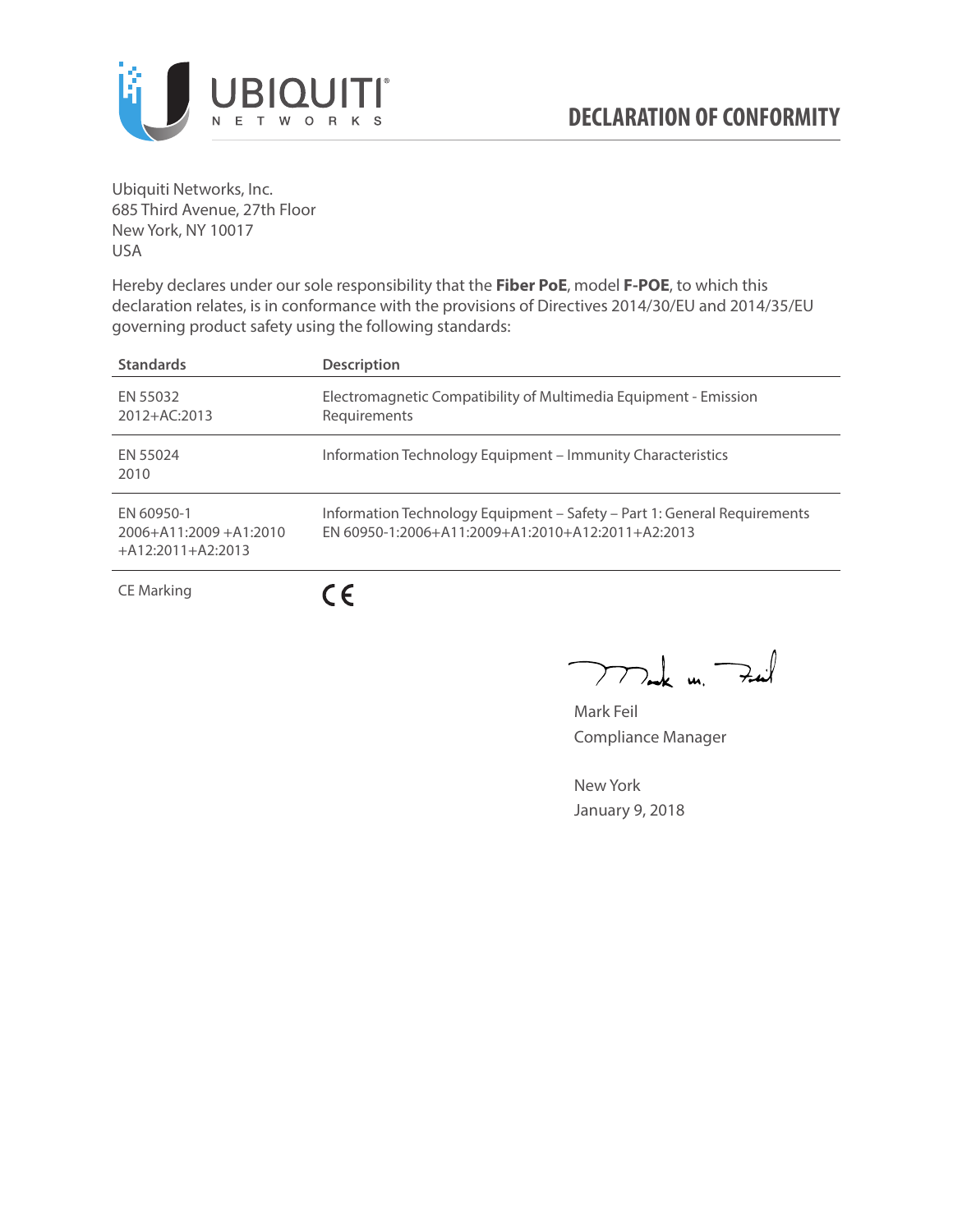

# **български** [Bulgarian]

С настоящото UBIQUITI NETWORKS декларира, че това устройство F-POE е в съответствие със съществените изисквания и други приложими разпоредби на Директиви 2014/30/ЕС, 2014/35/ЕС.

## **Hrvatski** [Croatian]

UBIQUITI NETWORKS ovim putem izjavljuje da je ovaj uređaj F-POE sukladan osnovnim zahtjevima i ostalim bitnim odredbama Direktiva 2014/30/EU, 2014/35/EU.

# **Čeština** [Czech]

UBIQUITI NETWORKS tímto prohlašuje, že toto F-POE zařízení, je ve shodě se základními požadavky a dalšími příslušnými ustanoveními směrnic 2014/30/EU, 2014/35/EU.

### **Dansk** [Danish]

Hermed, UBIQUITI NETWORKS, erklærer at denne F-POE enhed, er i overensstemmelse med de væsentlige krav og øvrige relevante krav i direktiver 2014/30/EU, 2014/35/EU.

### **Nederlands** [Dutch]

Hierbij verklaart UBIQUITI NETWORKS, dat deze F-POE apparaat, in overeenstemming is met de essentiële eisen en de andere relevante bepalingen van richtlijnen 2014/30/EU, 2014/35/EU.

### **English**

Hereby, UBIQUITI NETWORKS, declares that this F-POE device, is in compliance with the essential requirements and other relevant provisions of Directives 2014/30/EU, 2014/35/EU.

# **Eesti keel** [Estonian]

Käesolevaga UBIQUITI NETWORKS kinnitab, et antud F-POE seade, on vastavus olulistele nõuetele ja teistele asjakohastele sätetele direktiivide 2014/30/EL, 2014/35/EL.

### **Suomi** [Finnish]

Täten UBIQUITI NETWORKS vakuuttaa, että tämä F-POE laite, on yhdenmukainen olennaisten vaatimusten ja muiden sitä koskevien direktiivien 2014/30/EU, 2014/35/EU.

### **Français** [French]

Par la présente UBIQUITI NETWORKS déclare que l'appareil F-POE, est conforme aux exigences essentielles et aux autres dispositions pertinentes des directives 2014/30/UE, 2014/35/UE.

# **Deutsch** [German]

Hiermit erklärt UBIQUITI NETWORKS, dass sich dieses F-POE Gerät, in Übereinstimmung mit den grundlegenden Anforderungen und den anderen relevanten Vorschriften der Richtlinien 2014/30/EU, 2014/35/EU befindet.

# **Ελληνικά** [Greek]

Δια του παρόντος, UBIQUITI NETWORKS, δηλώνει ότι αυτή η συσκευή F-POE, είναι σε συμμόρφωση με τις βασικές απαιτήσεις και τις λοιπές σχετικές διατάξεις των οδηγιών 2014/30/EE, 2014/35/EE.

### **Magyar** [Hungarian]

Ezennel UBIQUITI NETWORKS kijelenti, hogy ez a F-POE készülék megfelel az alapvető követelményeknek és más vonatkozó 2014/30/EU, 2014/35/EU irányelvek rendelkezéseit.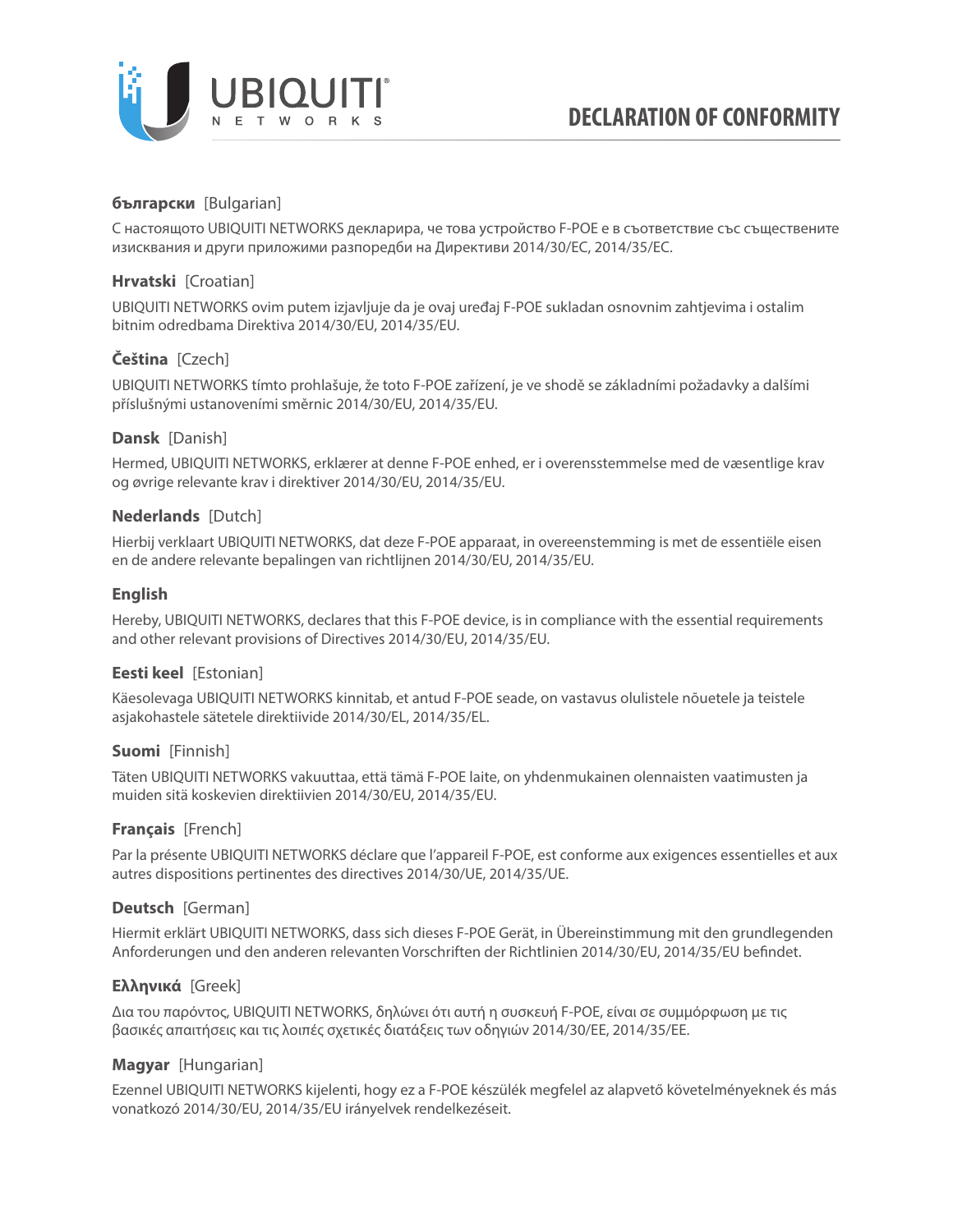

# **Íslenska** [Icelandic]

Hér, UBIQUITI NETWORKS, því yfir að þetta F-POE tæki er í samræmi við grunnkröfur og önnur viðeigandi ákvæði tilskipana 2014/30/ESB, 2014/35/ESB.

## **Italiano** [Italian]

Con la presente, UBIQUITI NETWORKS, dichiara che questo dispositivo F-POE, è conforme ai requisiti essenziali ed alle altre disposizioni pertinenti delle direttive 2014/30/UE, 2014/35/UE.

### **Latviešu valoda** [Latvian]

Ar šo, UBIQUITI NETWORKS, deklarē, ka F-POE ierīce, ir saskaņā ar būtiskajām prasībām un citiem attiecīgiem noteikumiem Direktīvās 2014/30/ES, 2014/35/ES.

### **Lietuvių kalba** [Lithuanian]

UBIQUITI NETWORKS deklaruoja, kad šis F-POE įrenginys atitinka esminius reikalavimus ir kitas 2014/30/ES, 2014/35/ES Direktyvų nuostatas.

### **Malti** [Maltese]

Hawnhekk, UBIQUITI NETWORKS, tiddikjara li dan il-mezz F-POE huwa konformi mar-rekwiżiti essenzjali u dispożizzjonijiet rilevanti oħrajn ta 'Direttivi 2014/30/UE, 2014/35/UE.

### **Norsk** [Norwegian]

Herved UBIQUITI NETWORKS, erklærer at denne F-POE enheten, er i samsvar med de grunnleggende kravene og andre relevante bestemmelser i direktivene 2014/30/EU, 2014/35/EU.

# **Polski** [Polish]

Niniejszym, Ubiquiti Networks, oświadcza, że urządzenie F-POE, jest zgodny z zasadniczymi wymaganiami oraz pozostałymi stosownymi postanowieniami Dyrektyw 2014/30/UE, 2014/35/UE.

# **Português** [Portuguese]

UBIQUITI NETWORKS declara que este dispositivo F-POE, está conforme com os requisitos essenciais e outras disposições das Directivas 2014/30/UE, 2014/35/UE.

### **Română** [Romanian]

Prin prezenta, UBIQUITI NETWORKS declară că acest dispozitiv F-POE este în conformitate cu cerințele esențiale și alte prevederi relevante ale Directivelor 2014/30/UE, 2014/35/UE.

# **Slovenčina** [Slovak]

Týmto UBIQUITI NETWORKS, prehlasuje, že toto F-POE zariadenie, je v súlade so základnými požiadavkami a ďalšími relevantnými ustanoveniami smernice 2014/30/EÚ, 2014/35/EÚ.

### **Slovenščina** [Slovenian]

Družba UBIQUITI NETWORKS izjavlja, da je naprava F-POE v skladu z obveznimi zahtevami in drugimi ustreznimi določbami direktiv 2014/30/EU in 2014/35/EU.

# **Español** [Spanish]

Por medio de la presente UBIQUITI NETWORKS declara que este dispositivo F-POE, cumple con los requisitos esenciales y cualesquiera otras disposiciones aplicables o exigibles de las Directivas 2014/30/UE, 2014/35/UE.